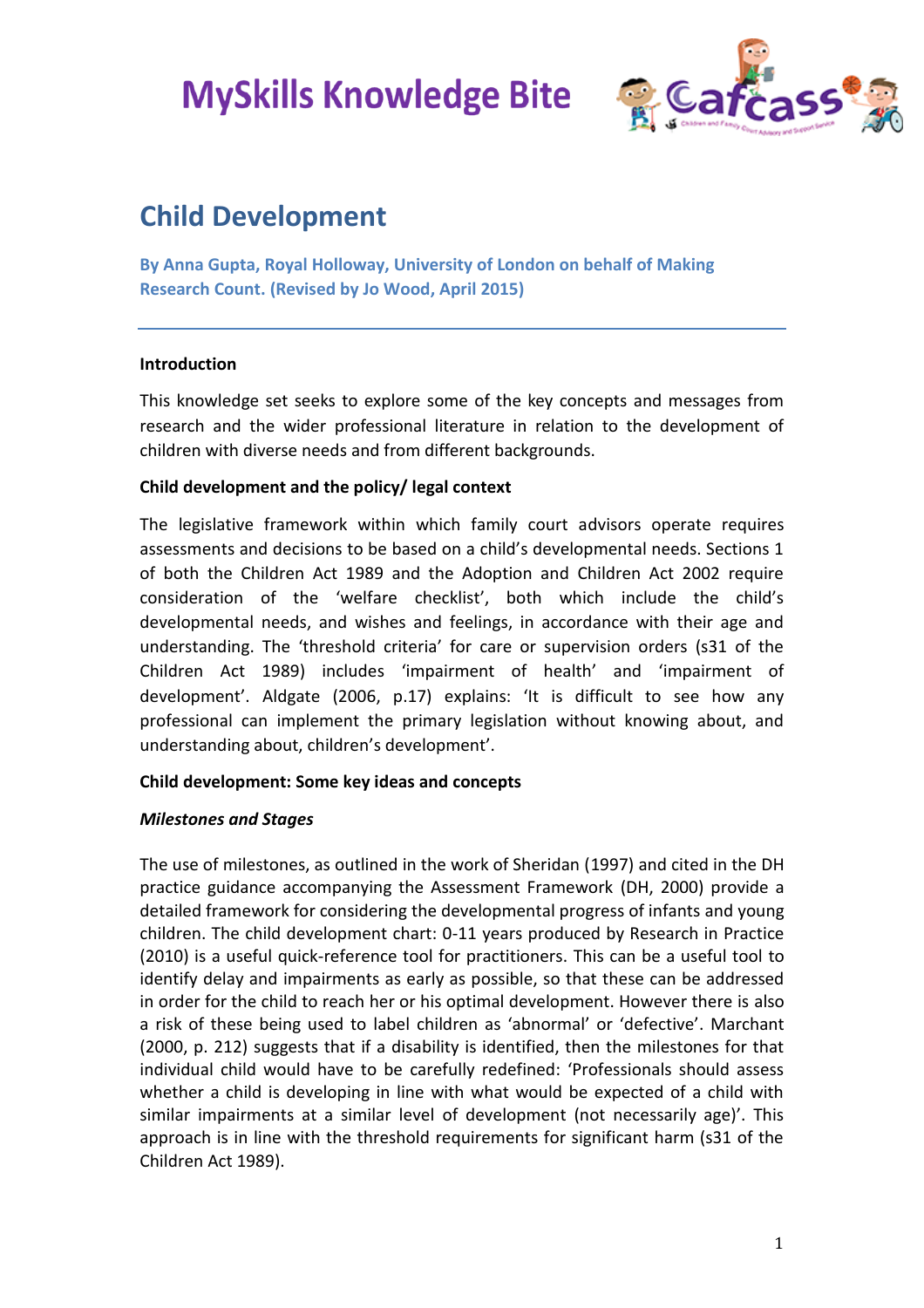

When using ideas about developmental progression on the basis of the above or other normative framework, caution is advised. Woodhead (1990), and Owusu-Bempah and Howitt (2000) have highlighted the difference in emphasis that different cultures and societies place on the relationship between self and others.

## **Developmental dimensions and theories**

There are different interwoven areas of development, each which contribute to the development of the whole child, e.g. physical, emotional, cognitive, psycho-social. There is broad agreement that children have to progress systematically through different stages, often associated with age, to become more competent, integrated and complex, even though there can be considerable variation in the progression of individual children (Aldgate, 2006).

Bee (2000, pp 18 - 23) argues that when thinking about how our knowledge of how children develop, three grand schemes have exerted considerable influence. These are:

- *Psychoanalytic Theories* (Freud and Erikson). Although very different, both theorists see development in stages, with each stage centred on a particular form of tension or task. The degree of success a child experiences in meeting the demands of these various stages will depend very heavily on the interactions she has with key people in her world.
- *Cognitive-Developmental Theories (*Piaget and Vygotsky). Rather than personality development, these theorists' interests were primarily about a child's cognitive development. Vygotsky differed from Piaget in that he suggested that complex forms of thinking have their origins in social interactions rather than in the child's private explorations as Piaget proposed (Duncan, 1995)
- *Learning Theories* (Skinner and Bandura). The focus of these theorists emphasizes the way the environment shapes the child more than on how the child understands her experiences; seeing human behaviour as enormously plastic, shaped by predictable processes of learning, especially classical and operant conditioning, observational learning, and positive, negative and intrinsic reinforcements.

Bee (2000) argues that these grand schemes are less potent now, but still have a residual impact on the knowledge base, which increasingly highlights the dynamic and complex nature of human development.

# **The Ecological Approach**

Bronfenbrenner's (2005) ecological theory of child development has made a seminal contribution to our understanding of how children and young people progress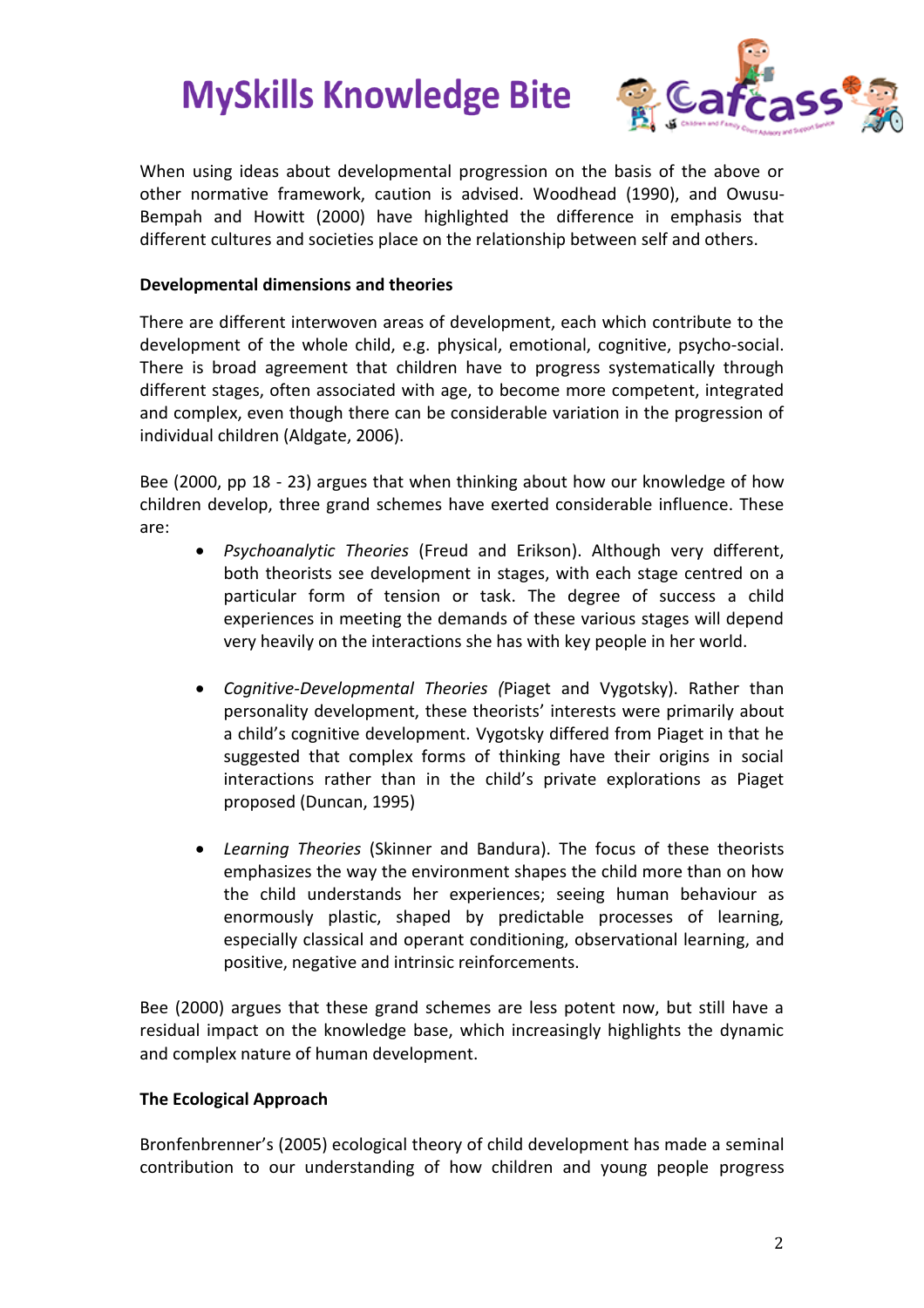

through childhood. The core ideas and principles are reflected in his 'person, process, context and time (ppct)' formulation. He depicts, as shown below, the multiple influences on a child's life through a tessellated configuration of spheres of social influence.



This model of child development provides a framework for understanding the process of mutual influence between a child, their family, local community and wider society. It focuses on the balance between supportive, protective factors, as well as adverse, stressful factors and the consequent impact on children's development. (Jack & Gill, 2003).

A number of studies, including the work of Rutter (2000), highlight the cumulative effect of various different kinds of stressors on children's development, including abuse, neglect and family conflict. A child may be able to cope with one or two, but as the stressors increase, so does the likelihood that the child's development will be impaired. Cleaver *et al.* (2011, p. 93) found that children most at risk of suffering significant harm are those living in families exposed to a multiplicity of problems, such as a combination of one or more of the following: parental learning disability, mental illness, problem drinking or drug use and domestic violence.

### **Implications for the work of FCAs**

Key issues that need to be considered prior to the first visit to a child and reviewed in light of on-going work include: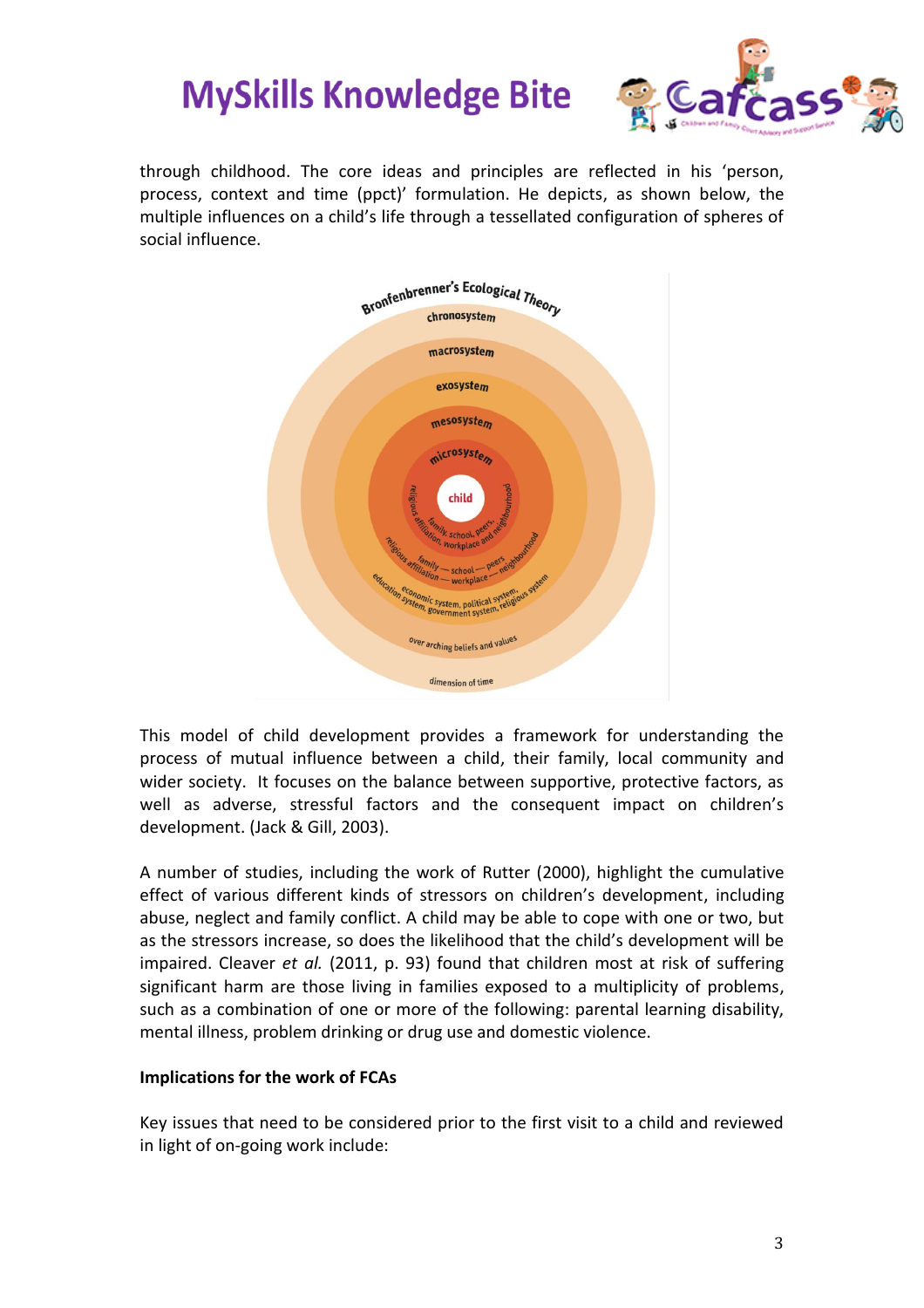

- What is the child's age and stage of development are there any disabilities that need to be considered? If so, do additional arrangements need to be made to facilitate communication?
- What is the child's race, cultural, and religious background? What impact may the guardian's race and gender have on the child? What is the child's first language and is an interpreter required?
- What is the child's emotional state? What information is available on experiences of harm, separation and loss? If separated from parents, under what circumstances and what is known about the child's views?
- What information does the child already have about the court proceedings and role of the family court advisor?
- Given the above, what written information, toys and play equipment does the guardian need to take to the first visit? How are sibling groups with children of different ages and stages of development going to be managed? (Gupta, 2008)

## **Summary points**

- Whilst it is important to have an understanding of commonalities and the general parameters of children's development, it is crucial that differences are not used to stigmatize and pathologise children. This is particularly pertinent for children with disabilities.
- It needs to be acknowledged that the wider social and cultural contexts influence the development of normative ideas about children's development. Practitioners need to make critical use of the literature in ways that recognizes difference and values individuals intrinsically.
- The Ecological approach provides a useful framework a framework for understanding the process of mutual influence between a child, their family, local community and wider society. It focuses on the balance between supportive, protective factors, as well as adverse, stressful factors and the consequent impact on children's development. It reminds us that relationships matter and that human development is primarily a social affair.

### **References**

Aldgate, J. (2006). 'Children, Development and Ecology'. In J. Aldgate, D. Jones, W. Rose & C. Jeffrey (eds.) *The Developing World of the Child,* London: Jessica Kingsley

Bee, H. (2000). *The Developing Child (9th Edition)*, MA: Allyn & Bacon

Bronfenbrenner, U. (Ed.). (2005). *Making human beings human: Bioecological perspectives on human development*. Thousand Oaks, CA: Sage

Cleaver, H., Unell, I. & Aldgate, J. (2011). *Children's Needs: Parenting Capacity( 2nd Edition),* London: TSO